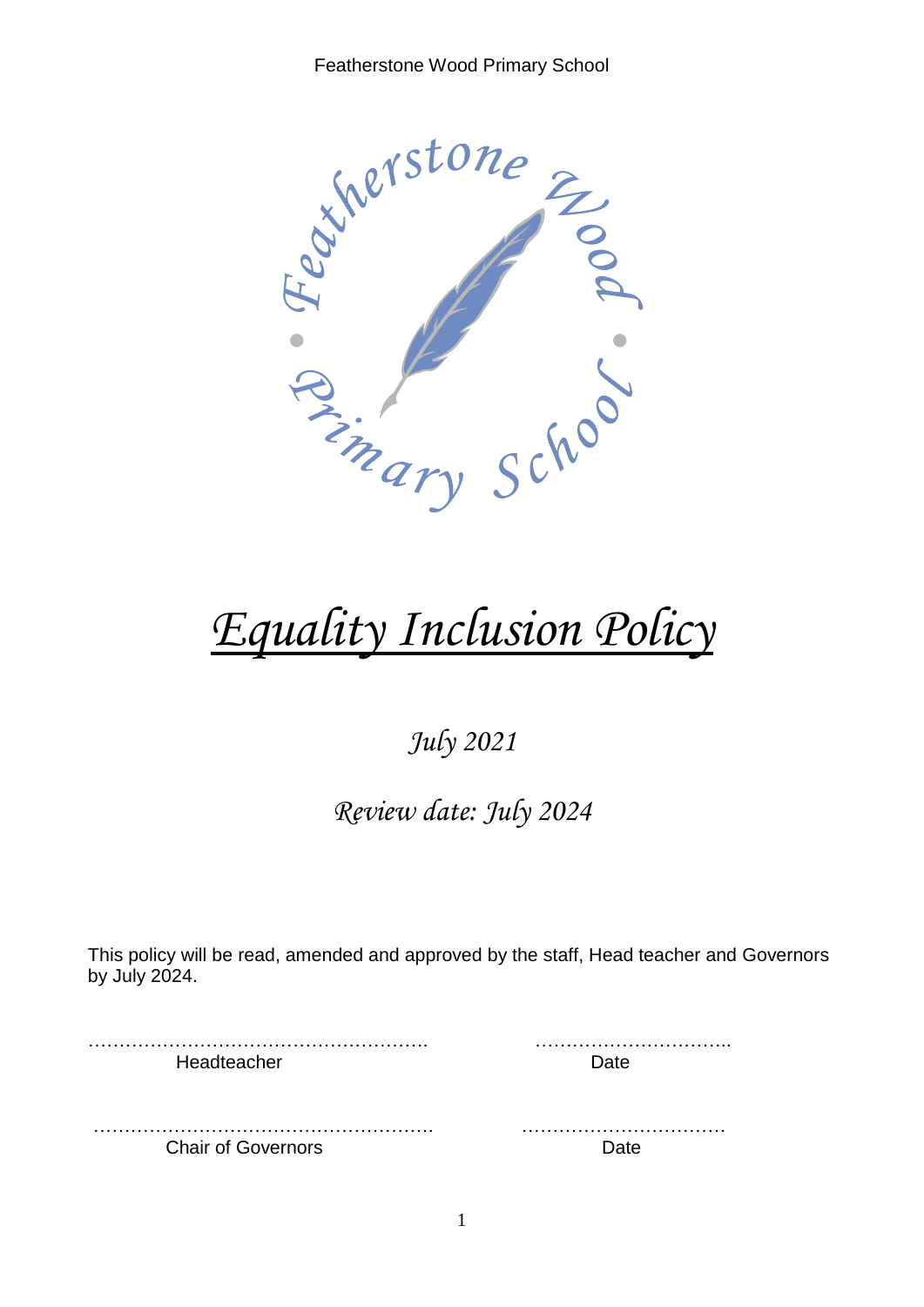# **1. VISION AND VALUES**

Featherstone Wood Primary School is a learning community school where everyone is given the opportunity to fulfil his or her potential.

We view learning as a shared experience which everyone is able to enjoy, irrespective of their ability, gender or background.

We learn best in a secure, friendly environment where we can take risks without fear of judgement or failure.

We enjoy working collaboratively so that we can learn from each other and share our own ideas and experiences.

We take pride in our achievements, and enjoy celebrating our individual and collective successes.

We understand the importance of challenging ourselves, and being challenged by others, in order to make the most of our abilities.

We want to be inspired by our learning, and understand that we have an active role to play in ensuring that our school experience is exciting and engaging.

We know that the skills, knowledge and understanding that we gain here will help us to choose which direction we take in our lives.

We appreciate the need to understand ourselves – how we learn, what makes us who we are and how we can develop as a person.

We have a responsibility to make a positive contribution to our community by taking advantage of the opportunities that are presented to us.

We are aware that we are responsible for our own learning, and that our attitudes and values can also have an impact on the learning experiences of others.

# **Our vision**

At Featherstone Wood, we provide the tools to equip our children to be respectable, caring and honest. We encourage innovation and achieve excellence through a motivating curriculum, where high personal expectations and ambitions are the key to lifelong learning.

We work closely in partnership with children, families and our communities to nurture, demonstrate and teach positive values to develop confident life-long learners with tolerance and understanding.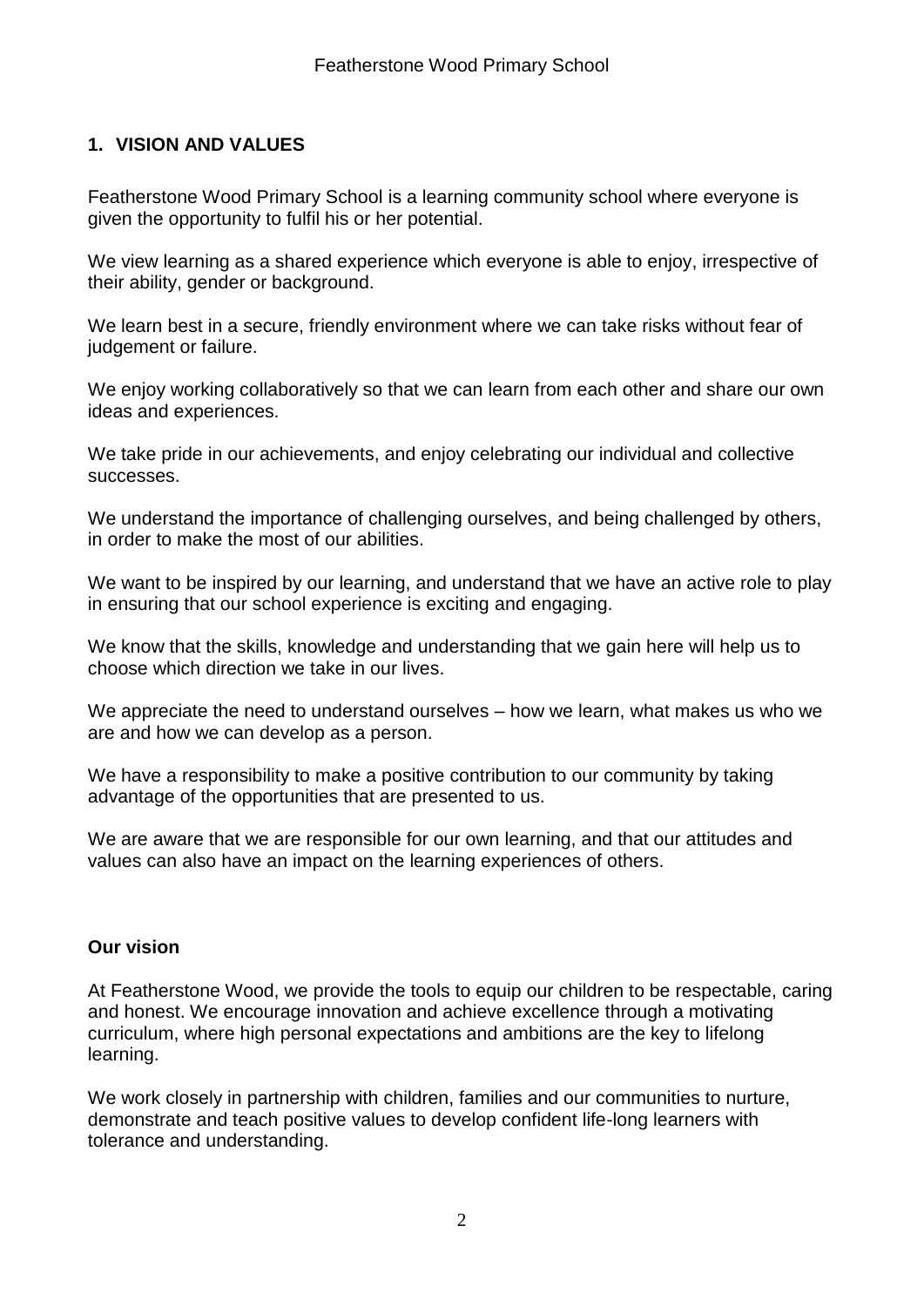Our classrooms are workshops for learning.

# **Our aims**

- To value young people as individuals and to encourage and celebrate personal endeavours and achievements;
- To provide a range of studies, social activities and a spiritual awareness which recognises individual needs and which will enrich the corporate life of the school and the community at large;
- To maintain a well-ordered atmosphere in which young people and adults feel included, can work responsibly and purposefully together and treat each other with care and respect regardless of gender, race and cultural background or disability;
- To foster a positive partnership between pupils, parents, teachers and all those connected with the school, based on mutual trust and understanding.
- To treat all learners are of equal value:
	- o Whether or not they are disabled
	- o Whatever their ethnicity and culture
	- o Whatever their gender and gender identify
	- o Whatever their religious or no religious affiliation or faith background
	- o Whatever their sexual identity

# **We foster positive attitudes and relationships, and a shared sense of cohesion and belonging**

We intend that our policies, procedures and activities should promote:

- o positive attitudes towards disabled people, good relations between disabled and non-disabled people, and an absence of harassment of disabled people
- o positive interaction, good relations and dialogue between groups and communities different from each other in terms of ethnicity, culture, religious affiliation, national origin or national status, and an absence of prejudice-related bullying and incidents
- o mutual respect and good relations between boys and girls, and women and men, and an absence of sexual and homophobic harassment.

# **We observe good equalities practice in staff recruitment, retention and development**

We ensure that policies and procedures should benefit all employees and potential employees, for example in recruitment and promotion, and in continuing professional development:

- o whether or not they are disabled
- o whatever their ethnicity, culture, religious affiliation, national origin or national status
- $\circ$  whatever their gender and sexual identity, and with full respect for legal rights relating to pregnancy and maternity.

# **We aim to reduce and remove inequalities and barriers that already exist**

In addition to avoiding or minimising possible negative impacts of our policies, we take opportunities to maximise positive impacts by reducing and removing inequalities and barriers that may already exist between: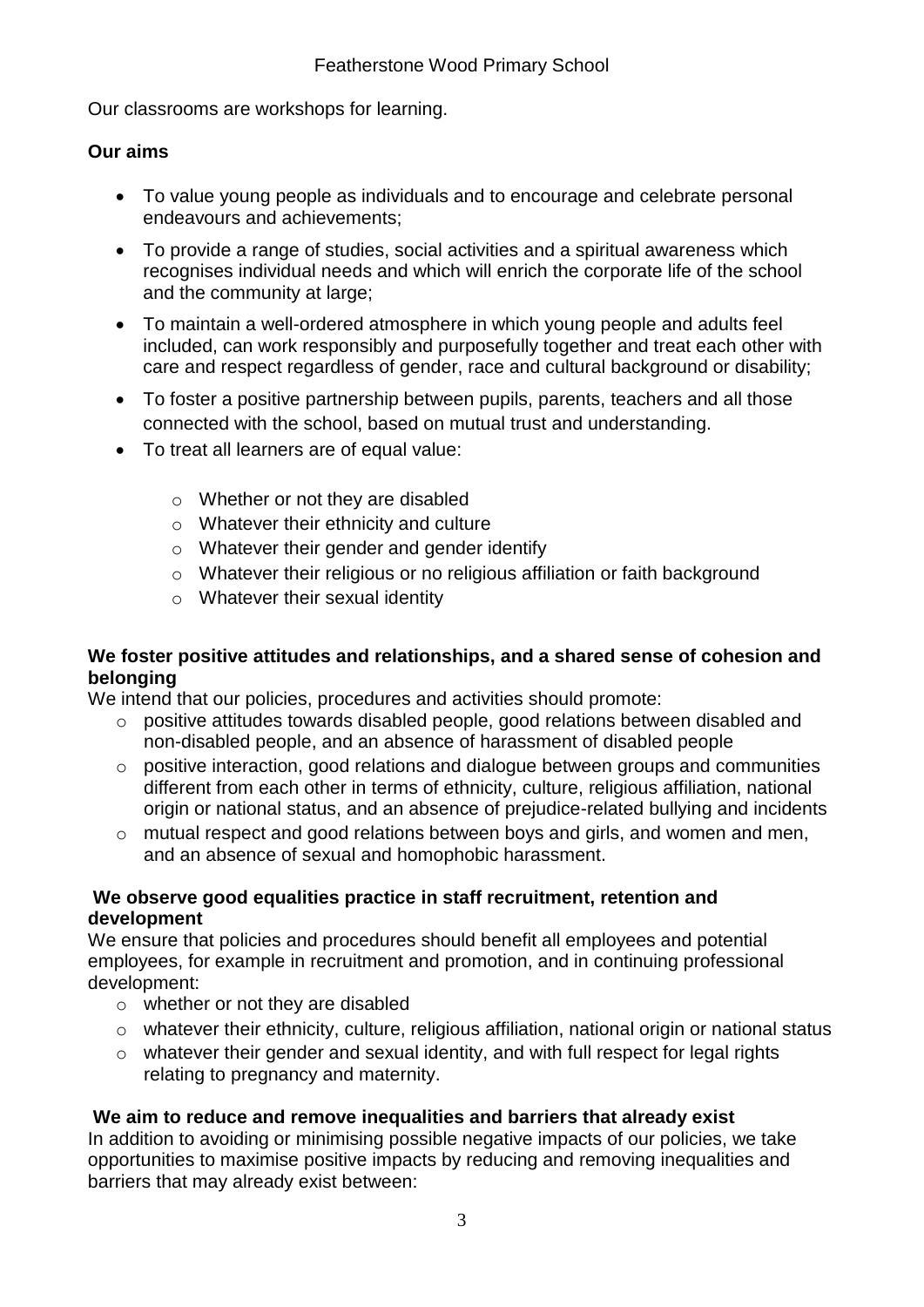- o disabled and non-disabled people
- o people of different ethnic, cultural and religious backgrounds
- $\circ$  girls and boys, women and men.

#### **Society as a whole should benefit**

We intend that our policies and activities should benefit society as a whole, both locally and nationally, by fostering greater social cohesion, and greater participation in public life of:

- o disabled people as well as non-disabled
- o people of a wide range of ethnic, cultural and religious backgrounds
- $\circ$  both women and men, girls and boys
- o people with different sexual orientations.

# **2. SCHOOL CONTEXT**

#### *2.1 The characteristics of our school*

We are a one form entry primary school, with 178 children currently on roll.

- The difference between the number of boys to girls (44%:56%).
- Percentage of learners from minority ethnic groups (16%) is in line with national average.
- Percentage of learners whose first language is not English is 16%
- 27% of learners are identified as receiving SEN support
- At present, 47 children are in receipt of pupil premium in the school.
- Pupil mobility is high but within the normal limits for Stevenage. For 2020/21, 4 children left the school during the year, and 15 started.

# **3. THE CURRENT SITUATION**

#### **3.1 Standard procedures and processes of our school – Disability**

Definition of Disability

*A person has a disability if he has a physical or mental impairment which has a substantial or long-term adverse effect on his ability to carry out normal day-to-day activities"* 

This covers the following categories:

- Mobility
- Physical coordination
- Manual dexterity
- Continence
- Ability to life, carry or otherwise move everyday objects
- Speech, hearing, eyesight
- Memory or ability to learn, concentrate or understand
- Perception of risk or physical danger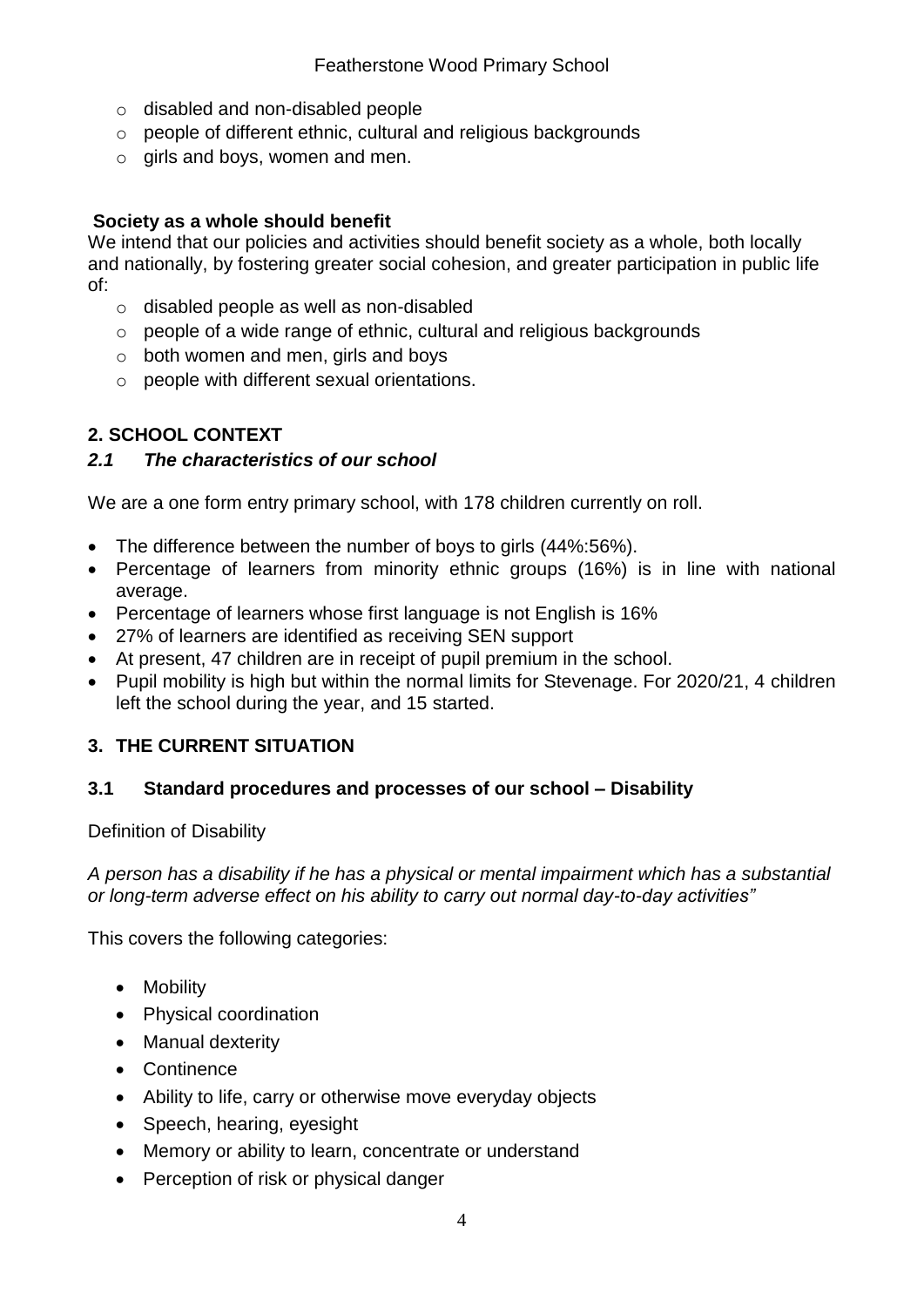# Featherstone Wood Primary School

- The definition was amended under the 2005 Disability Amendment Act to:
- Include all those with cancer or surviving cancer
- Include those with HIV or Multiple Sclerosis form the point of diagnosis
- Remove the requirement for mental impairment to be clinically well recognised

There will be an overlap between those pupils with SEN and those with disabilities.

# **School performance**

Evidence is gathered and analysed as part of the school cycle of self-evaluation on the following:

Achievement and progress at the end of each year by pupils with disability

# **3.2 Standard procedures and processes of our school – Gender**

Featherstone Wood Primary School is committed to

- eliminating sex discrimination and harassment;
- promoting equality of opportunity between men and women, boys and girls;
- valuing all sections of the school community;
- striving to ensure that every individual has the opportunity to achieve to the best of their ability.

Resources are chosen that have positive role models in terms of both sexes with no stereotypes. All staff throughout the school and governors provide strong role models for both sexes. Pupils can attend all clubs, regardless of gender. When recruiting staff the school does not discriminate on grounds of gender or sexual orientation.

Transgendered people are explicitly covered by the gender equality duty. The term transgendered refers to a range of people who do not feel comfortable with their birth gender. The school will respect the confidentiality of those seeking gender reassignment and will provide a supportive environment within its school community.

Equality of Gender is embedded within the ethos of the school. We ensure it is taking place by

- Analysing assessments and developing gender data;
- Supporting groups and tracking individuals:
- Analysing curriculum planning, ensuring inclusion and equal subject access;
- Providing positive role models;
- Researching and developing a range of learning and teaching styles;
- Regular review of policies;
- Arranging meetings so that working parents are able to attend.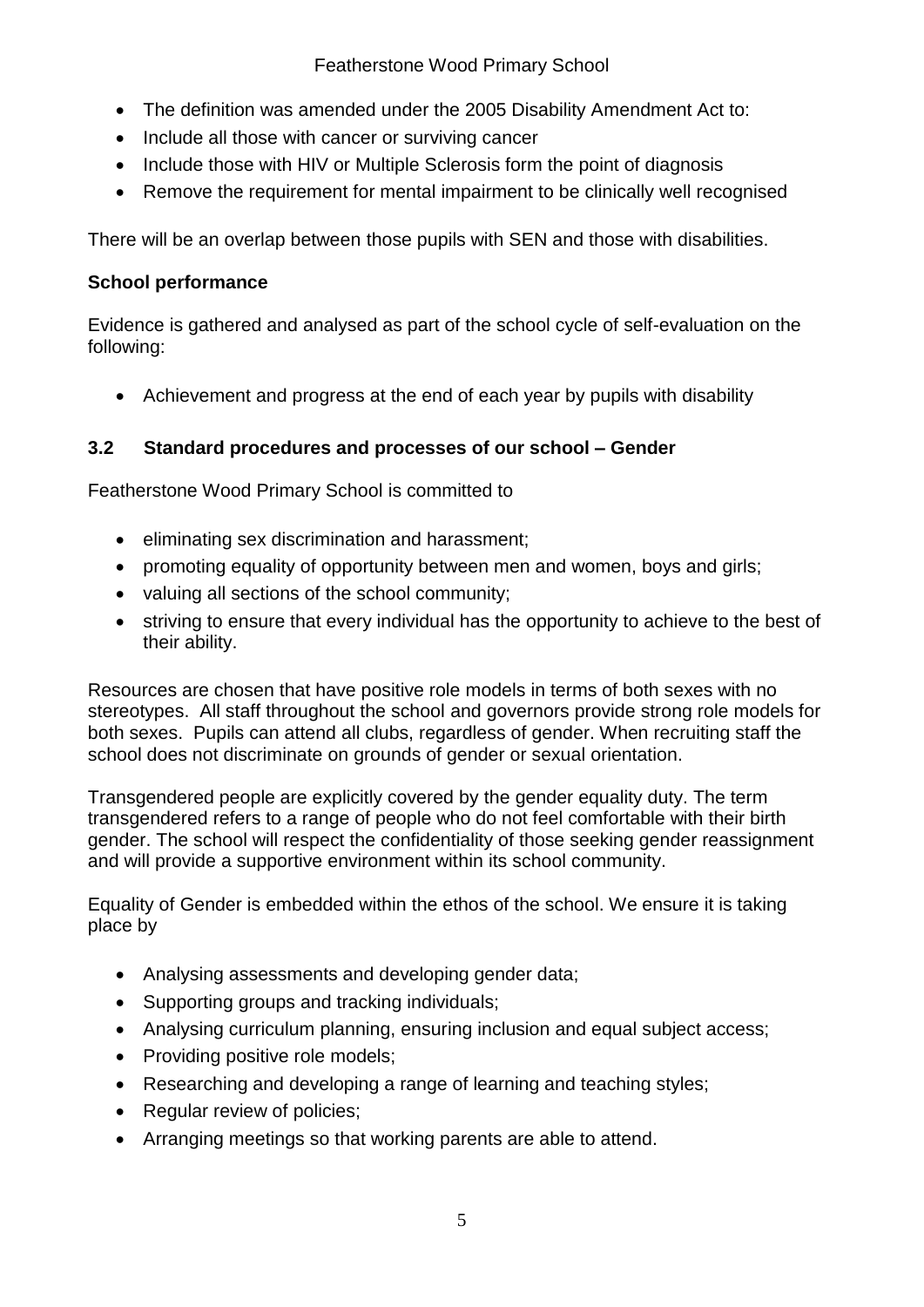# **3.3 Standard procedures and processes of our school – Race**

Pupils need to be made aware that we live in a diverse society, in which appropriate, positive attitudes and behaviour need to be adopted.

The school aims to create an environment where no one should experience racial harassment, whether directed at them or at a fellow student.

All staff promote positive attitudes, language and behaviour amongst pupils at all times in and outside the classroom.

Many racial incidents will be of a less obvious type and, therefore, difficult to detect and deal with. Incidents may not occur in the presence of teachers or adults. It is, therefore, important that strategies are developed which will ensure all members of the school community are sensitive to, and take responsibility for, reporting and dealing with such incidents.

Positive behaviour and attitudes towards others will be encouraged through the example set by staff and through opportunities in the curriculum which will include diversity issues and racism.

The school works hard to provide a curriculum with culturally diverse aspects to reflect the diversity of the school population. The school emphasises the need for respect for the varying values and attitudes of different ethnic groups. Assemblies sometimes concentrate on different religions and cultural themes including festivals and stories from other countries.

Curriculum Maps give an overview of all Topics across the school. themes, whole school events, happenings and main religious celebrations are also noted on this map. In deciding the topics, consideration has been given to:

- Breadth and balance across all areas of learning
- Celebrating cultural diversity
- Globalisation & Local issues
- Sustainability
- Community cohesion
- **3.3.1 Identification** of racist incidents
- **3.3.2 Referral** of racist incidents
- **3.3.3 Action** in responding to racist incidents

Please refer to the school's policy '**preventing and dealing with racist incidents'** for further information and clarification.

#### **3.4 Standard procedures and processes of our school – community cohesion**

We believe that the concept of Community Cohesion is best summarised under three headings: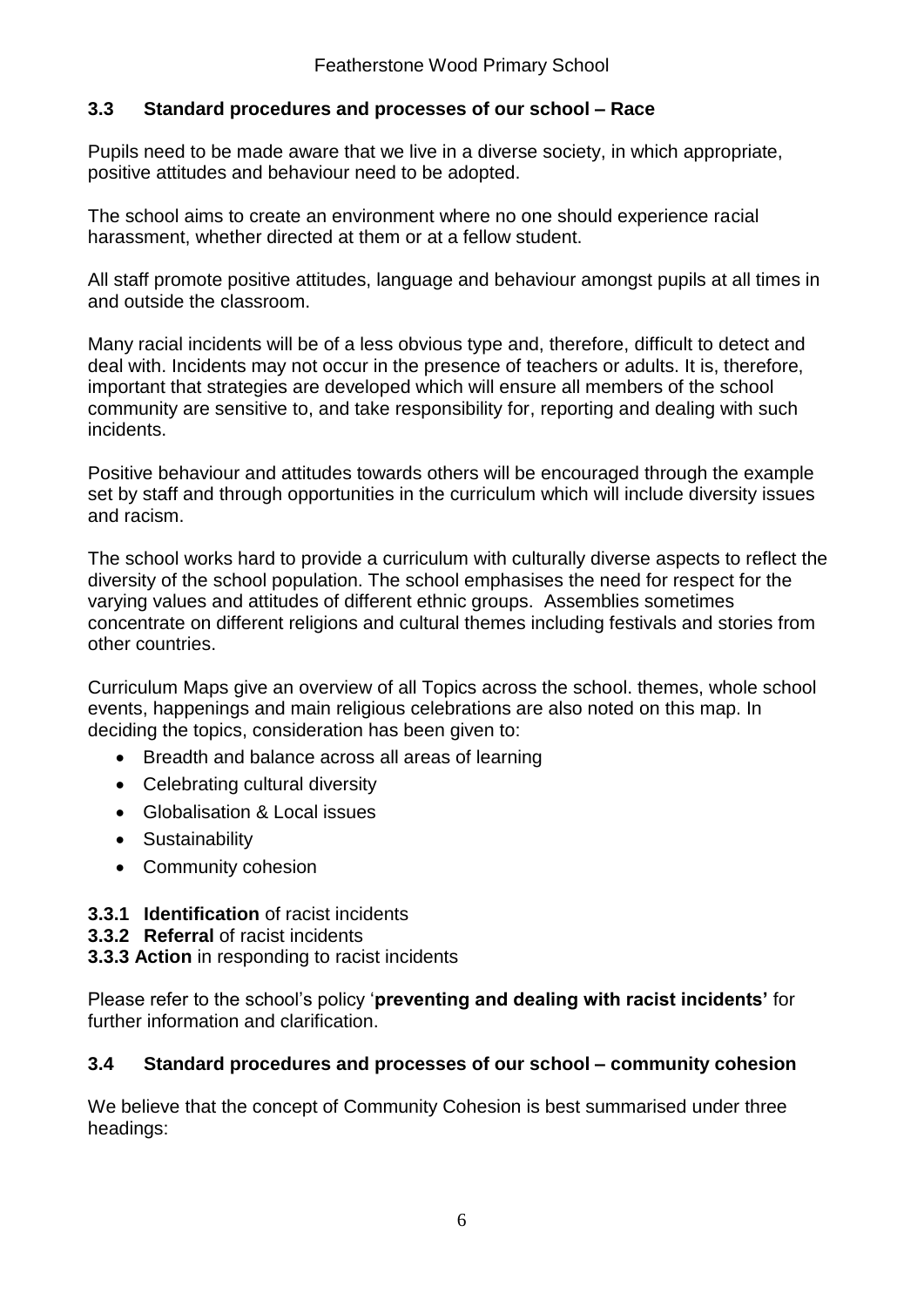- Teaching, learning and curriculum helping children and young people to learn to understand others, to value diversity whilst also promoting shared values, and to promote awareness of human rights and to apply and defend them.
- Equity and excellence to ensure equal opportunities for all to succeed at the highest level possible, striving to remove barriers to access and participation in learning and wider activities and working to eliminate variations in outcomes for different groups.
- Engagement and extended services to provide reasonable means for children, young people, their friends and families to interact with people from different backgrounds and build positive relations, including: links with different schools and communities; the provision of extended services; and opportunities for pupils, families and the wider community to take part in activities and receive services which build positive interaction and achievement for all groups.

We believe our school has a key part to play in promoting community cohesion through our approach to:

- Teaching and learning: teaching pupils top understand others, promoting discussion and debate about common values and diversity
- Equity and excellence: removing barriers to access and participation, offering equal
- Opportunities to all pupils to success at the highest level possible
- Engagement and ethos: providing opportunities for children, young people and their families to interact with others from different backgrounds

# **How our school promotes community cohesion:**

Our approach includes a range of activities. Within the school these include:

- Charity days/events (i.e. Red Nose Day, harvest festival)
- Visitors from various agencies and community groups to work with the children
- Encouraging 'pupil voice' through regular monitoring
- Promoting engagement with parent through; Parents" evenings, curriculum evenings, community events, the signposting of parent and child courses, family learning, website etc.
- links are fostered and encouraged, enabling multi agency working between the school and other local agencies, such as the police, social care and health professionals
- Providing access to (or signposting) extended services and community use of facilities for activities that take place out of school hours, including adult and family learning
- LA and school admission arrangements promote community cohesion and social equality
- Promotion of extended services within our school.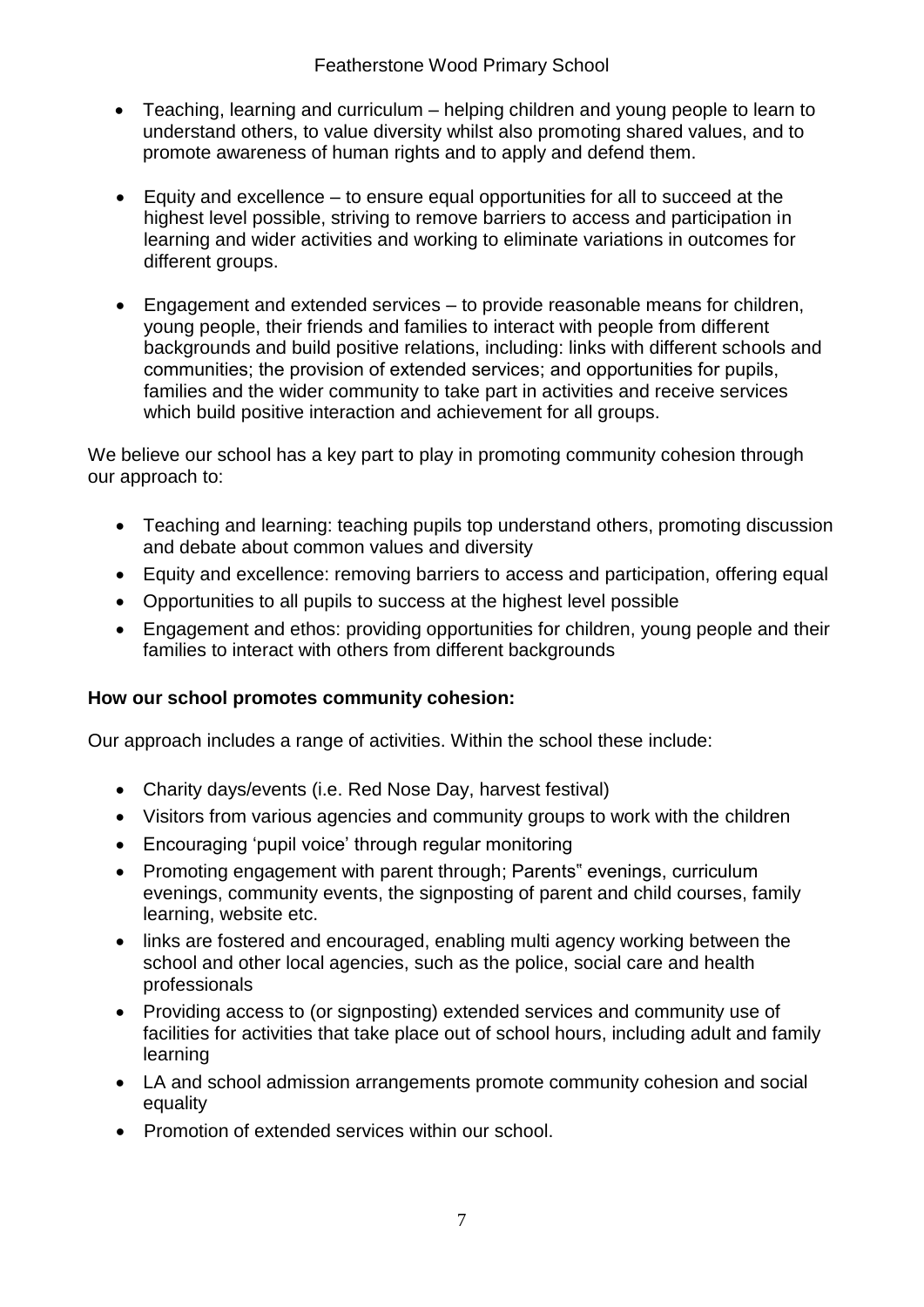#### **3.5 Standard procedures and processes of our school – age, sexual orientation, religion and belief**

# **Religious Beliefs:**

In accordance with the law, we hold a daily Collective Act of Worship which is of a broadly Christian ethos. All Key Stage 1 and 2 pupils attend the school's Act of Worship each day, which is led by various members of staff. We also encourage visitors to join us and lead us in our assemblies, including Bridge Buliders. The aim of our assemblies is to encourage children to develop positive attitudes to themselves and others. We expect all children to attend assembly. However, parents can request permission for their child to be excused from attending religious worship and the school will make alternative arrangements for the supervision of the child during the period concerned. Parents do not have to explain or give reasons for this. This complies with the 1944 Education Act and was restated in the 1988 Education Reform Act.

At Featherstone Wood children and staff are permitted to wear jewellery on religious grounds such as a small object of religious significance. We also permit children to wear head scarves.

# **Sexual Orientation**

Featherstone Wood Primary School makes sure that we do not discriminate in delivering any part of the school curriculum or extra-curricular activities. For example, we do not prevent a pupil from taking part in a residential school trip, make a male pupil get changed for PE separately or prevent a girl from being a member of the school council because s/he is, or is perceived to be gay. We aim to provide appropriate care and support for young people with their emerging identity.

# **4. LEGAL BACKGROUND**

Our school is committed to meeting its public sector statutory duties as detailed within the Equality Act 2010. We understand that the duties apply to service delivery and employment and staff management as well as policy development and implementation.

The purpose of this policy is to set out how our practice and policies have due regard to the need to:

- Eliminate discrimination, harassment, victimisation and any other conduct that is prohibited by or under this Act.
- Advance equality of opportunity between persons who share a relevant protected characteristic and persons who do not share it.
- Foster good relations between persons who share a relevant protected characteristic and persons who do not share it.

The specific Duties of this Act enable the school to meet their obligations under the Public Sector Equality Duty (PSED).

# **4.1 General duties**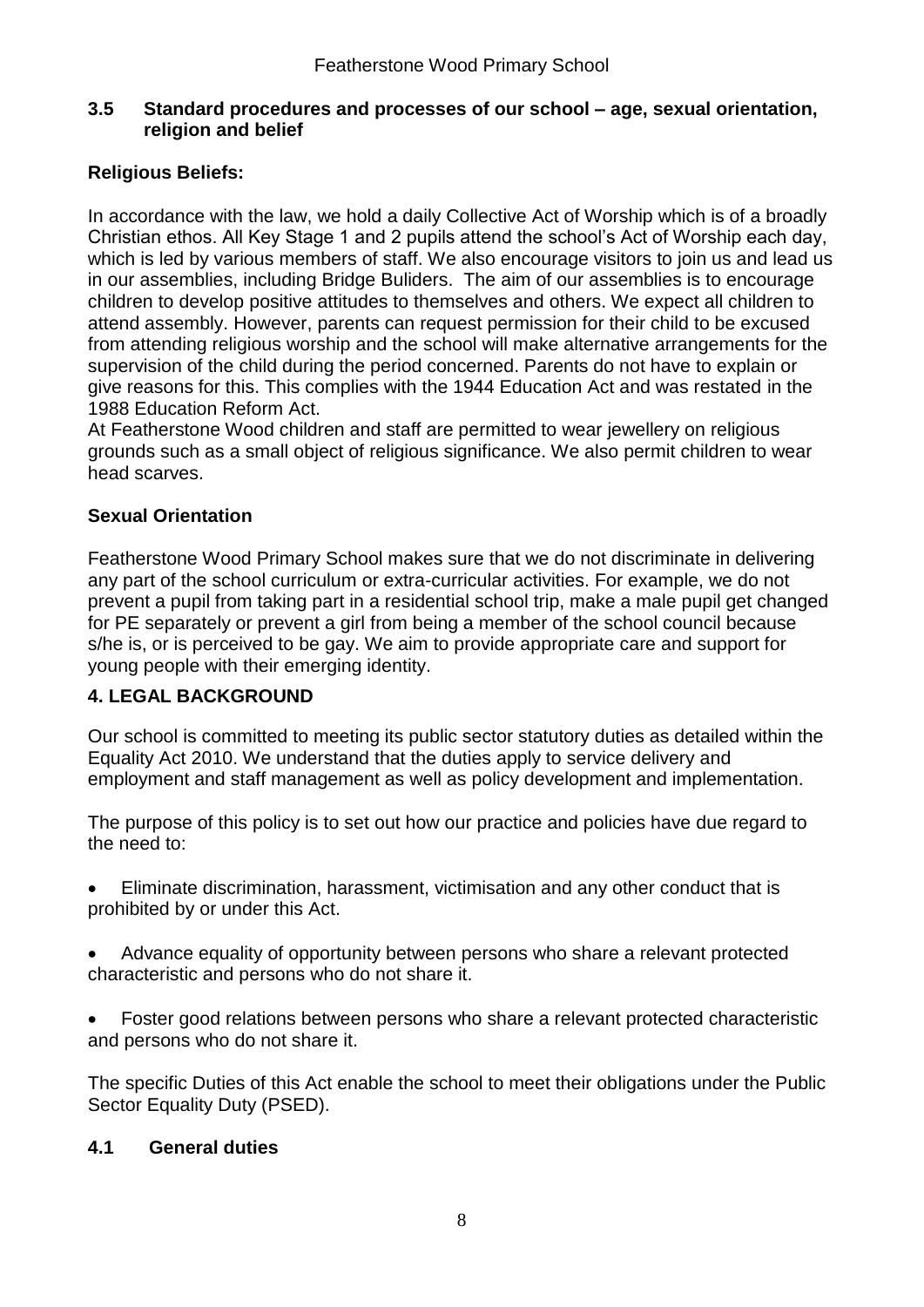# **4.1.1 Disability general duty – Disability Discrimination Act 2005**

We have a statutory duty to carry out our functions with due regard to the need to:

- promote equality of opportunity
- eliminate unlawful discrimination
- eliminate disability-related harassment
- promote positive attitudes towards disabled people
- encourage disabled peoples' participation in public life
- take steps to take into account peoples' disabilities

# **4.1.2 Gender general duty – Sex Discrimination Act as amended by the Equality Act 2006**

We have a statutory duty to promote gender equality with due regard to the need to:

- eliminate unlawful sex discrimination; and
- promote equality of opportunity and good relations between women and men, girls and boys

# **4.1.3 Race general duty – Race Relations Amendment Act 2000**

We have a statutory duty to promote race equality with due regard to the need to:

- eliminate unlawful discrimination
- promote equality of opportunity; and
- promote good relations between people of different racial groups

# **4.1.4 Community cohesion duty – Education and Inspections Act 2006**

In addition to addressing the duties outlined above, our school is committed to taking action on other equality strands (e.g. religion and belief, 'vulnerable' children) and we will also work hard to meet the duty to promote community cohesion. We will increase our focus on helping children and young people to learn to understand others, to value diversity whilst also promoting shared values, to promote awareness of human rights and to apply and defend them, and to develop the skills of participation and responsible action. We are committed to following DfES guidance in providing:

- teaching and curriculum provision that supports high standards of attainment, promotes common values, and builds pupils' understanding of the diversity that surrounds them
- lessons across the curriculum that promote common values and help pupils to value differences and challenge prejudice and stereotyping
- a programme of curriculum-based activities whereby pupils' understanding of community and diversity is enriched through fieldwork, visits and meetings with members of different communities
- support for pupils for whom English is an additional language to enable them to achieve at the highest possible level in English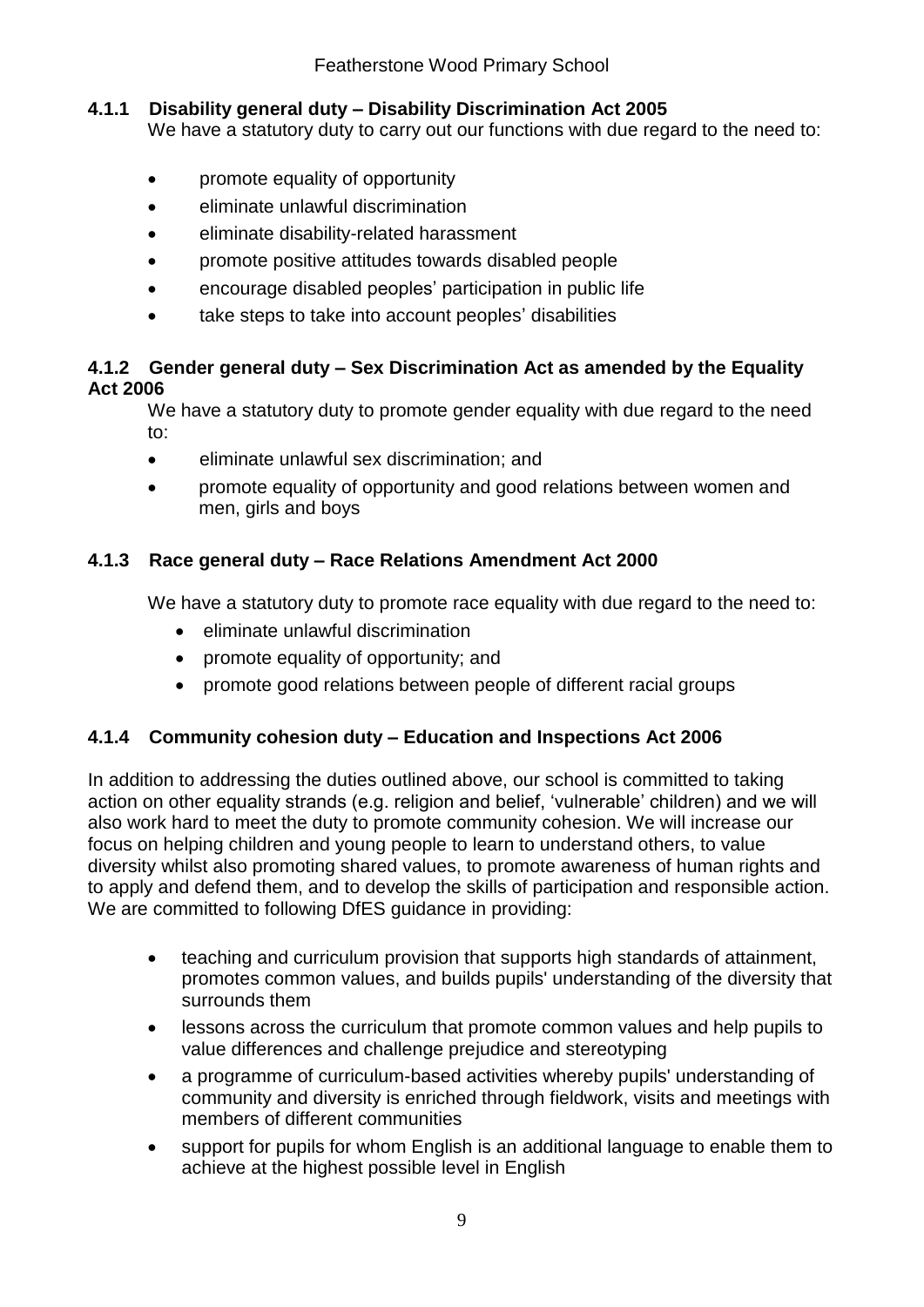# *4.2 Specific duties: disability, gender and race*

In addition to each general duty, there are specific duties that ask that schools outline how they intend to implement the general duty. All the specific duties have informed the structure of this Single Equality Scheme.

We understand that the duties apply to service delivery and employment and staff management as well as policy development and implementation.

In addition to addressing the general duties as outlined above, Featherstone Wood Primary School is committed to taking action on other equality strands (e.g. religion and belief, sexual orientation and community cohesion).

# *4.3 Specific duties: Require schools to report*

*The duties require the school to report the following information:*

- *Publish annual information which is quantitative and qualitative, showing compliance with the public sector equality duty (PSED) set out in Clause 149 of the Equality Act 2010.*
- To set every four years one or more specific measureable equality objective that further aims of the equality duty.

# **4. ROLES AND RESPONSIBILITIES**

# *5.1 Chain of Accountability*

The Governors, supported by the Headteacher and staff, is responsible for ensuring the implementation of this scheme.

# **5.1.1 Commitment to implementation**

The Headteacher retains overall responsibility for ensuring that the action plan is delivered effectively.

Termly, managers and key staff will report to the Headteacher on actions and progress.

Annually there will be a report on equality and diversity to the Governors meeting.

All staff are responsible for delivering the scheme both as employees and as it relates to their area of work.

| Key person                               |
|------------------------------------------|
|                                          |
| Miss Shuttleworth, Headteacher           |
| Mr Jason Caplen, Chair of<br>Governors   |
| Miss Sarah Haynes, Deputy<br>Head, SENCO |
| Headteacher – Louise<br>Shuttleworth     |
|                                          |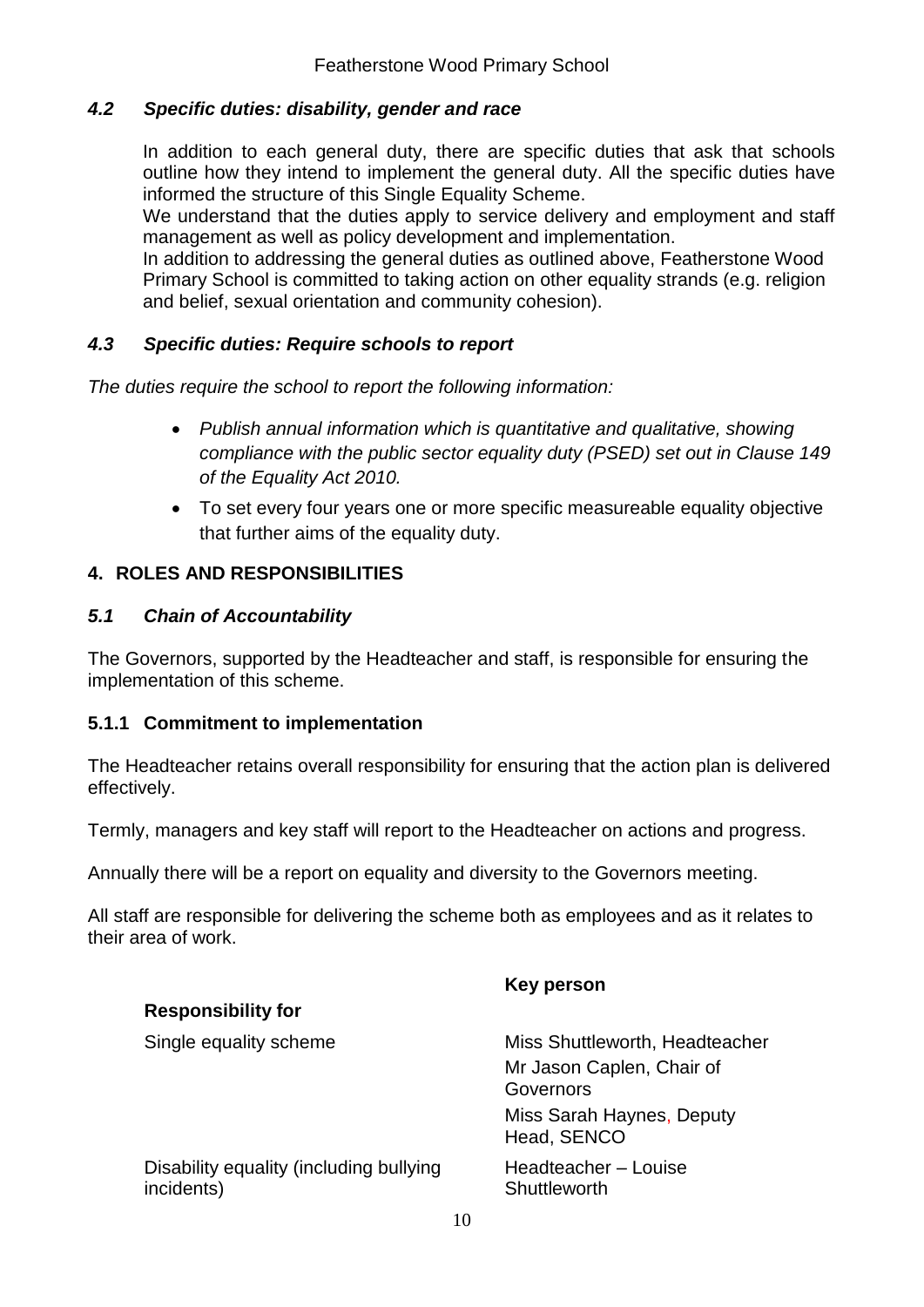#### Featherstone Wood Primary School

| SEN/LDD (including bullying incidents)               | <b>SENCo</b>                                |
|------------------------------------------------------|---------------------------------------------|
| Accessibility                                        | <b>SENCo</b>                                |
| Gender equality (including bullying<br>incidents)    | Headteacher                                 |
| Race equality (including racist incidents)           | Headteacher                                 |
| Equality and diversity in curriculum<br>content      | <b>SENCo</b>                                |
| Equality and diversity in pupil<br>achievement       | <b>SENCo</b>                                |
| Equality and diversity – behaviour and<br>exclusions | Headteacher                                 |
| Participation in all aspects of school life          | <b>SENCo</b>                                |
| Impact assessment                                    | Headteacher                                 |
| Stakeholder consultation                             | Headteacher, SLT & Governing<br><b>Body</b> |
| Policy review                                        | Headteacher, SLT & Governing<br><b>Body</b> |
| Communication and publishing                         | Headteacher, SLT & Governing<br>Body        |

# **5.1.2 Commitment to review**

The school equality scheme will be aligned with the School Development Plan. Its implementation will be monitored within the school's self-evaluation and other review processes as well as being updated at least annually. Following this regular impact assessment, the whole equality scheme will be reviewed at least every three years.

# **5.1.3 Commitment to publish**

We are committed at Featherstone Wood Primary School to share information about our equality scheme as broadly as appropriate. To this end, we will publish a summary document, plus an annual update consisting of the following:-

- Evidence of staff training on the Equality Act 2010
- Updating policies e.g. Behaviour policy, Anti-bullying policy and Pay Policy, where the importance of voiding discrimination and other prohibited conduct is expressly noted.
- Attainment data which shows how pupils with different characteristics are performing.
- Aspects of the curriculum which explore different cultures and promotes understanding of different religions
- Involvement with the local communities

We will also publish the results of a full scheme review every three years – in which we will make proposals for future action.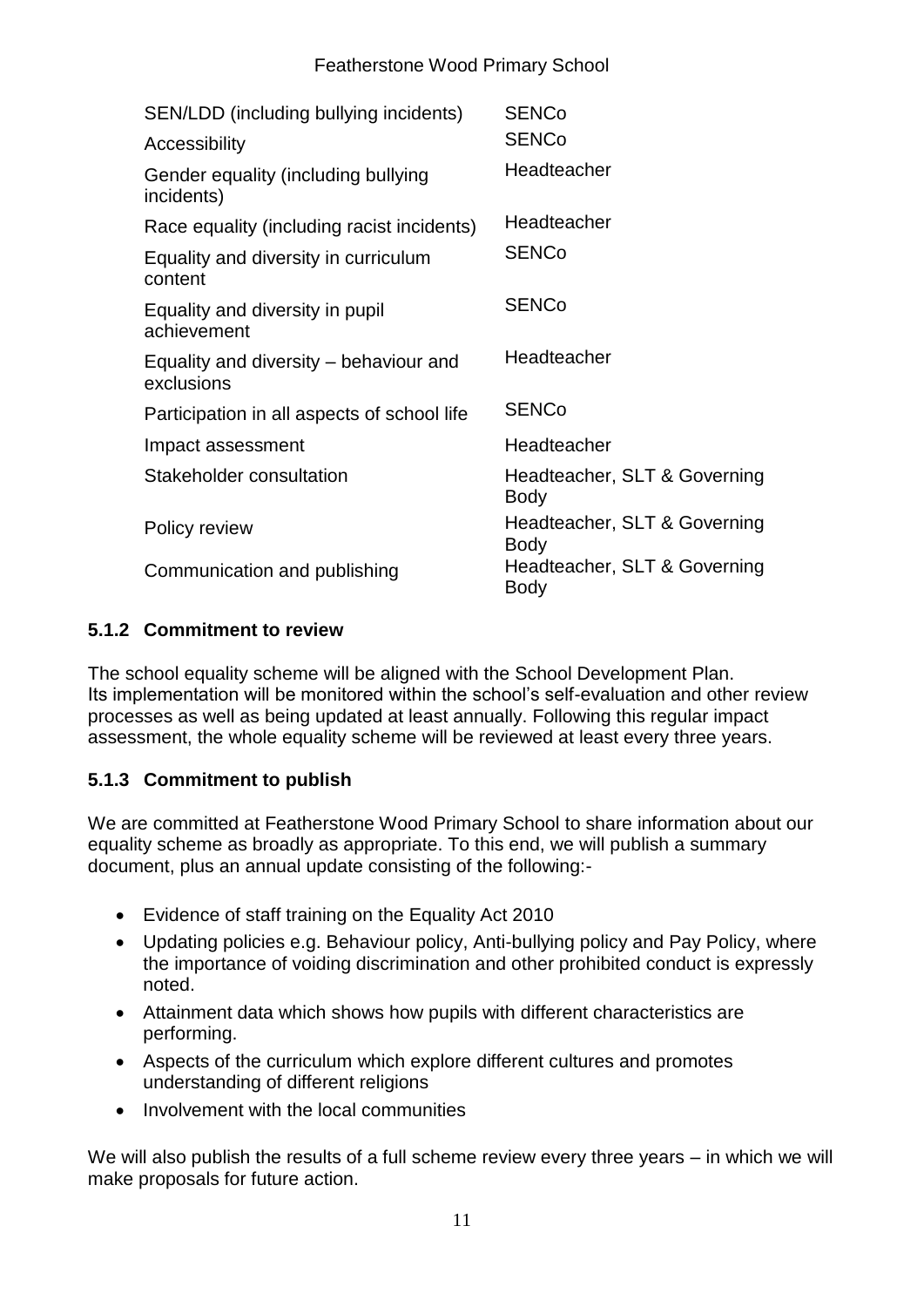The main principal that needs to be adopted by this plan is transparency. This will fulfil the aims of the Equality Duty to eliminate discrimination, advance equality of opportunity and foster good relations between different groups.

#### **5.1.4 Commitment to action**

| <b>Governors will:</b>                     |                                                                |  |  |
|--------------------------------------------|----------------------------------------------------------------|--|--|
| <b>Policy Development</b>                  | • Provide leadership and drive for the development and         |  |  |
|                                            | regular review of the school's equality and other policies.    |  |  |
| Policy                                     | • Provide leadership and ensure the accountability of the      |  |  |
| Implementation                             | Headteacher and senior staff for the communication and         |  |  |
|                                            | implementation of school policies.                             |  |  |
|                                            | • Highlight good practice and promote it throughout the        |  |  |
|                                            | school and wider community.                                    |  |  |
| <b>Behaviour</b>                           | • Provide appropriate role models for all managers, staff and  |  |  |
|                                            | pupils.                                                        |  |  |
|                                            | • Congratulate examples of good practice from the school       |  |  |
|                                            | and among individual managers, staff and pupils.               |  |  |
|                                            | • Ensure a consistent response to incidents, e.g. bullying     |  |  |
|                                            | cases and racist incidents.                                    |  |  |
| <b>Public Sector Duties</b>                | • Ensure that the school carries out the letter and the spirit |  |  |
|                                            | of the statutory duties (and ensuring the provision of         |  |  |
|                                            | "returns" to the local authority)                              |  |  |
| <b>Headteachers and senior staff will:</b> |                                                                |  |  |
| <b>Policy Development</b>                  | • Initiate and oversee the development and regular review of   |  |  |
|                                            | equality policies and procedures.                              |  |  |
|                                            | • Consult pupils, staff and stakeholders in the development    |  |  |
|                                            | and review of the policies.                                    |  |  |
| Policy                                     | • Ensure the effective communication of the policies to all    |  |  |
| Implementation                             | pupils, staff and stakeholders.                                |  |  |
|                                            | • Ensure that managers and staff are trained as necessary      |  |  |
|                                            | to carry out the policies                                      |  |  |
|                                            | • Oversee the effective implementation of the policies.        |  |  |
|                                            | • Hold line managers accountable for effective policy          |  |  |
|                                            | implementation.                                                |  |  |
| <b>Behaviour</b>                           | • Provide appropriate role models for all managers, staff and  |  |  |
|                                            | pupils.                                                        |  |  |
|                                            | • Highlight good practice from departments, individual         |  |  |
|                                            | managers, staff and pupils.                                    |  |  |
|                                            | • Provide mechanisms for the sharing of good practice.         |  |  |
|                                            | • Ensure a consistent response to incidents, e.g. bullying     |  |  |
|                                            | cases and racist incidents.                                    |  |  |
| <b>Public Sector Duties</b>                | • Ensure that the school carries out its statutory duties      |  |  |
|                                            | effectively.                                                   |  |  |
| Line managers will:                        |                                                                |  |  |
| <b>Policy Development</b>                  | • Respond to consultation requests by creating opportunities   |  |  |
|                                            | for pupils and staff to share their comments, suggestions      |  |  |
|                                            | and feedback, ensuring that all voices are heard.              |  |  |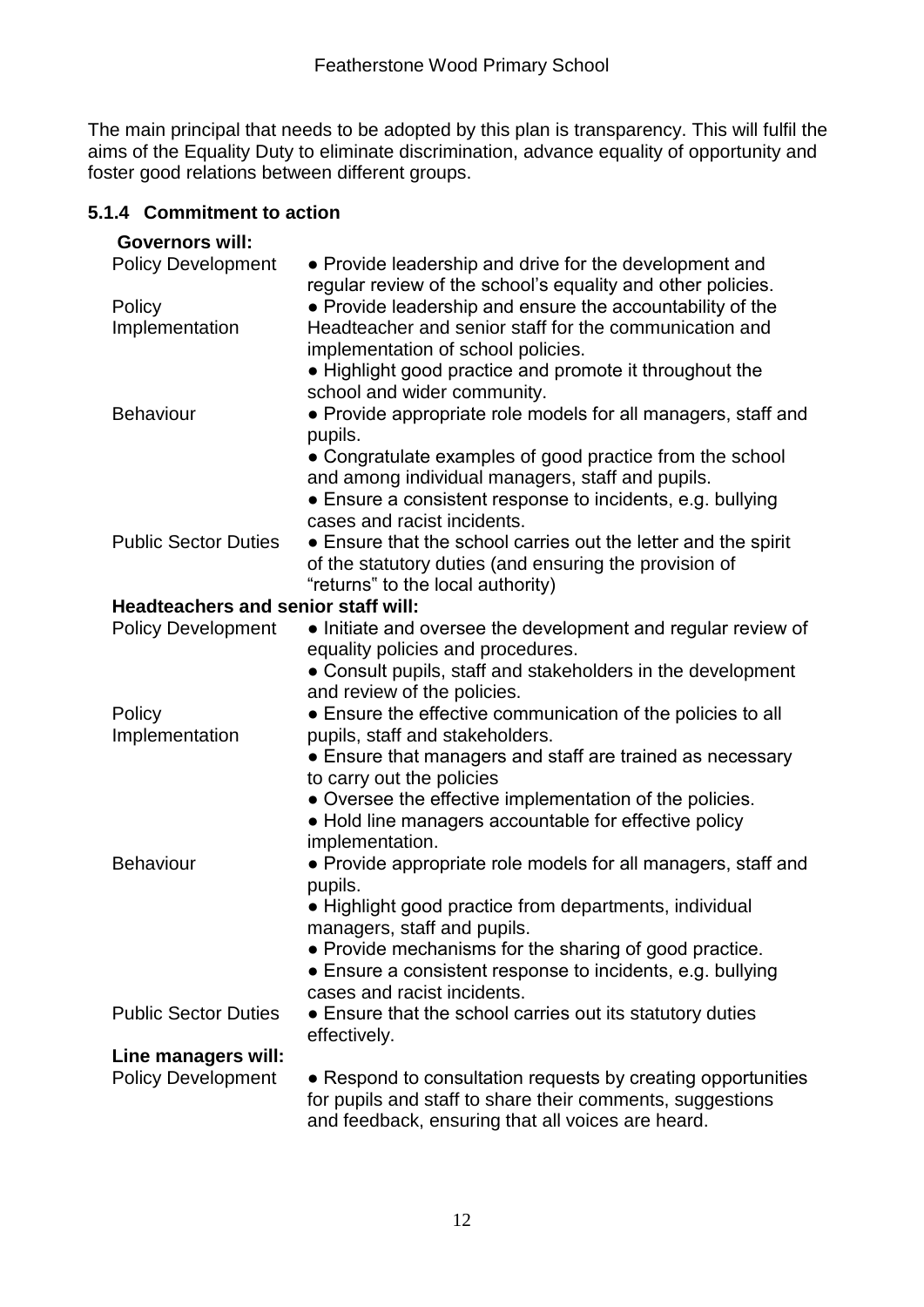|                                            | <b>Featherstone Wood Primary School</b>                                                                                                                                                                                                                                                                                          |  |  |
|--------------------------------------------|----------------------------------------------------------------------------------------------------------------------------------------------------------------------------------------------------------------------------------------------------------------------------------------------------------------------------------|--|--|
| Policy<br>Implementation                   | • Implement the school's equality scheme, holding staff<br>accountable for their behaviour and providing support and<br>guidance as necessary.<br>• Be accountable for the behaviour of the staff team,<br>individual members of staff and pupils. • Use informal and<br>formal procedures as necessary to deal with "difficult" |  |  |
|                                            | situations.                                                                                                                                                                                                                                                                                                                      |  |  |
| <b>Behaviour</b>                           | • Behave in accordance with the school's policies, leading<br>by example                                                                                                                                                                                                                                                         |  |  |
|                                            | • Respond appropriately to the behaviour of pupils and staff,<br>as a whole, and individuals (praising/challenging as<br>necessary)                                                                                                                                                                                              |  |  |
| All staff: teaching and non-teaching will: |                                                                                                                                                                                                                                                                                                                                  |  |  |
| <b>Policy Development</b>                  | • Contribute to consultations and reviews.                                                                                                                                                                                                                                                                                       |  |  |
|                                            | • Raise issues with line managers which could contribute to<br>policy review and development.                                                                                                                                                                                                                                    |  |  |
| Policy                                     | • Maintain awareness of the school's current equality policy                                                                                                                                                                                                                                                                     |  |  |
| Implementation                             | and procedures.                                                                                                                                                                                                                                                                                                                  |  |  |
| <b>Behaviour</b>                           | • Implement the policy as it applies to staff and pupils.<br>• Behave with respect and fairness to all colleagues and<br>pupils, carrying out the letter and spirit of the school's<br>equality scheme.                                                                                                                          |  |  |
|                                            | • Provide a consistent response to incidents, e.g. bullying<br>cases and racist incidents.                                                                                                                                                                                                                                       |  |  |
| <b>Public Sector Duties</b>                | • Contribute to the implementation of the school's equality<br>scheme.                                                                                                                                                                                                                                                           |  |  |

# **6: STAKEHOLDER CONSULTATION**

Our school is committed to encouraging everyone to contribute to the development and review of all policies and practices affecting the life of the school and its impact within the wider community.

We have involved a number of staff, pupils, parents and others with particular interests in the development of this scheme. We will continue to consult various stakeholders on this scheme and on our policies (see our Action Plan).

# **6.1 Ensuring Equality of Opportunity and Participation**

#### **The school will ensure that:**

- Pupil achievement is monitored by race, gender and disability and any trends or patterns in the data that may require additional action to narrow the gap are addressed;
- All staff are aware of the school's Equality Plan;
- The talents of disabled pupils are recognised and represented in Gifted and Talented programmes, and representation on the programmes fully reflects the school population in terms of race and gender;
- There is an inclusive approach to ensuring all pupils are given the opportunity to make a positive contribution to the life of the school e.g. through involvement in the School Council by election or co-option); class assemblies; fund raising etc;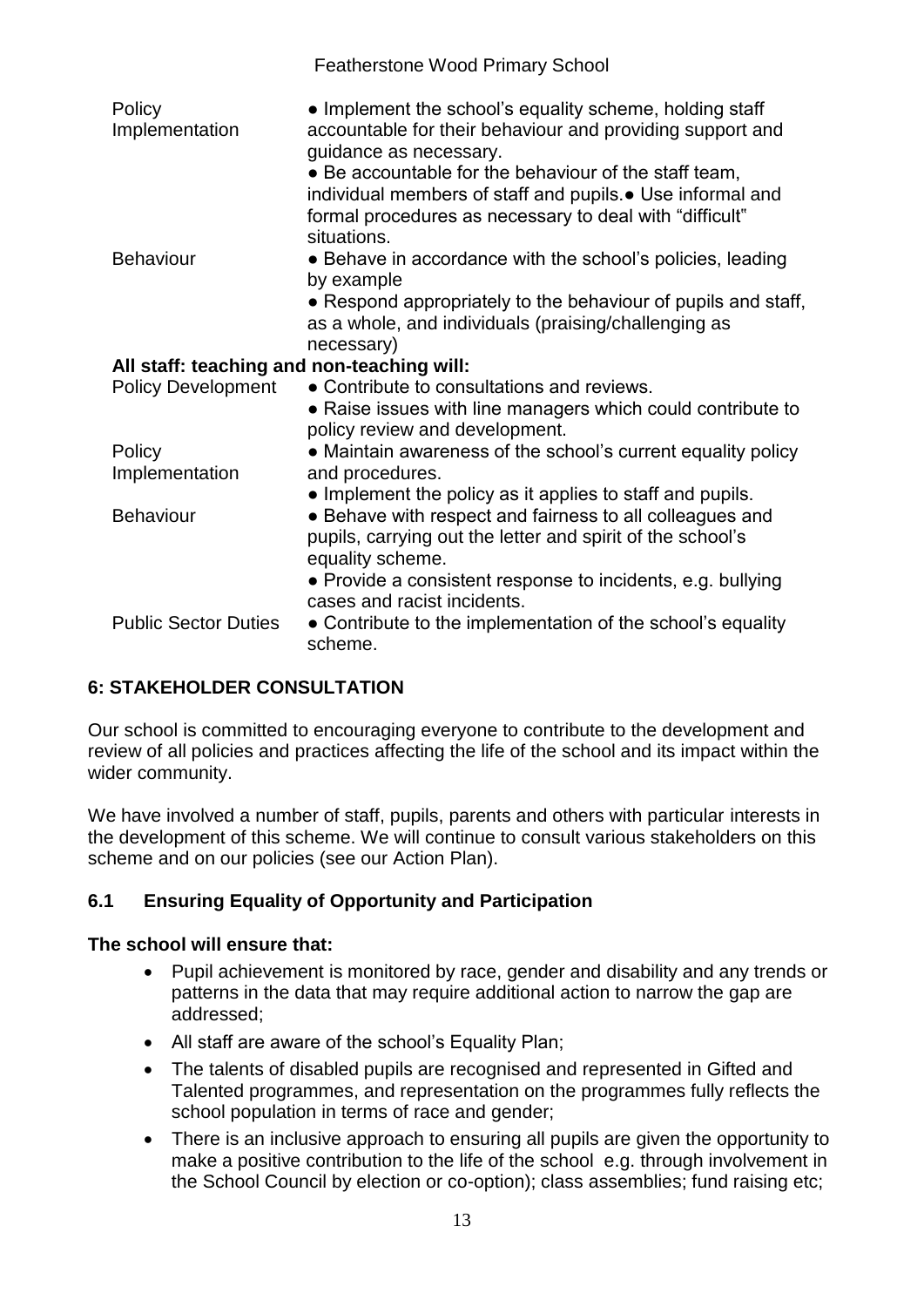- Disabled children can take part in all aspects of the curriculum, including educational visits and journeys; lunchtime activities; PE and dance and assemblies;
- **Extended school activities such as breakfast and after-school clubs take into account pupil needs and access issues and pupils attending reflect the diversity of the school population in terms of race, gender, disability and socio-economic status;**
- Staff, pupils, parents and carers will continue to be involved in the future development of the Equality Plan through input and feedback from surveys, staff meetings, school council meetings, parents evenings etc.

# **The school will provide:**

- Extra and additional support for pupils who are under-achieving, in order to make progress in their learning and their personal well being, e.g. ensuring that children with visual impairment have accessible texts; that children with hearing impairment have an enhanced acoustic classroom environment;
- Additional support for parents of under-achieving children (e.g. reporting progress; discussing needs);
- Additional support for disabled parents/carers and staff to help them to play a full part in the life of the school (e.g. providing a sign interpreter for a deaf parent; ensuring that meetings are held in the most accessible parts of the school to support wheelchair users).

# **6.2 Promoting Positive Attitudes and Meeting Needs**

# **The school will:**

- Promote positive images which reflect the diversity of the school and community in terms of race, gender and disability, for example in assemblies, books, publications and learning materials and in classroom/corridor display.
- Actively seek to recruit disabled people to the school and support them in their work and career development, and try to reflect the diversity of the school community in its workforce;
- Actively seek to recruit disabled people to the governing body and make reasonable adjustments to ensure that they can fully participate and contribute;
- Provide reasonable means for children, young people, their friends and families to interact with people from different backgrounds and build positive relationships, including links with different schools and communities;
- Provide extended services, with opportunities for pupils, families and the wider community to take part in activities and receive services which build positive interaction and achievement for all groups;
- **Supporting disabled pupils in the period of transition between primary and secondary school to ease the stress of moving and increase familiarity with new surroundings;**
- Helping children and young people to understand others and value diversity;
- Promoting shared values, awareness of human rights and how to apply and defend them;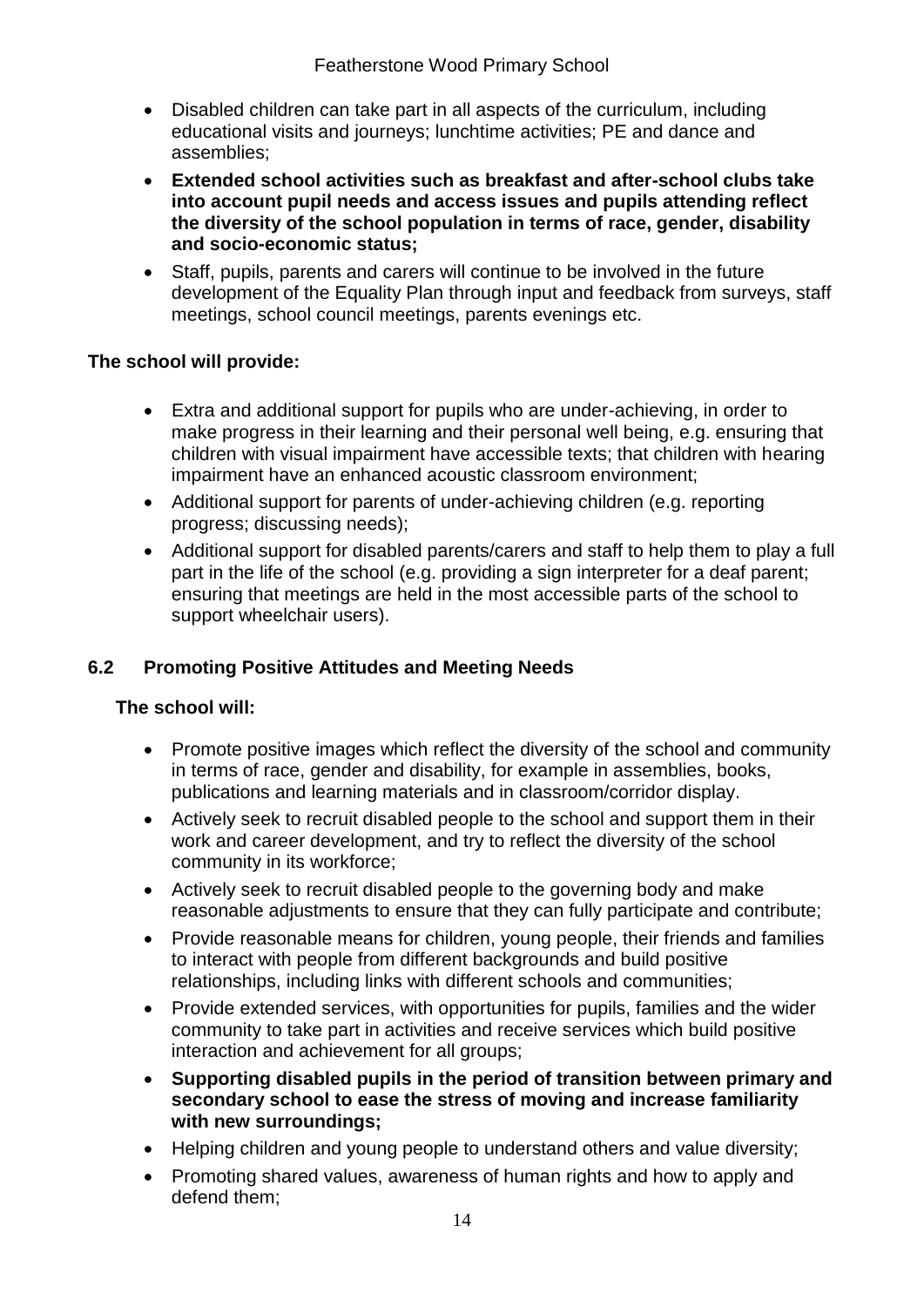Developing skills of participation and responsible action – for example through the new 'Identity and Diversity: living together in the UK' strand of citizenship education.

# **6.3 Eliminating Discrimination and Harassment**

# **The school will:**

- Develop and adapt its procedures on anti-bullying to include equality perspectives;
- Support staff to challenge and address any bullying and harassment that is based on a person's race, gender or ethnicity;
- Keep a record and report how these incidents are dealt with to the governing body and local authority on a termly basis;
- Review its approach to race, gender and disability bullying and harassment whenever it reviews its policy on behaviour.

# **7: IMPACT ASSESSMENT**

Evaluating the impact in terms of the outcomes

The school will collect and analyse evidence and data on children's achievement, attendance and participation by race, gender and disability, and use this to inform strategies to raise achievement.

The governing body will report annually in the School Development Plan/and or annual report to parents on the effectiveness and success of its Equality Plan. We will place the report alongside the plan on our website.

On a regular basis the school will gather and review the relevant data and statistics, in order to assess the impact of our policies with regard to disability, gender and race. The activities are listed below:

Impact Assessment Activities:

- Statistical analysis comparing the situation after implementation of an action to the earlier situation; comparing school data/results to the national/County averages; comparing our data to similar schools (context, size, locality, etc.)
- Conducting a regular stakeholder survey to ask about noticed changes
- Undertaking a regular 'risk analysis' to check for change
- Policy and process reviews to identify any necessary changes
- Termly reviews of action plans (to form part of School Development Plan)

All school policies will be impact assessed at the time of review and issues arising will be carried forward into the equality action plan.

Equality Impact Assessments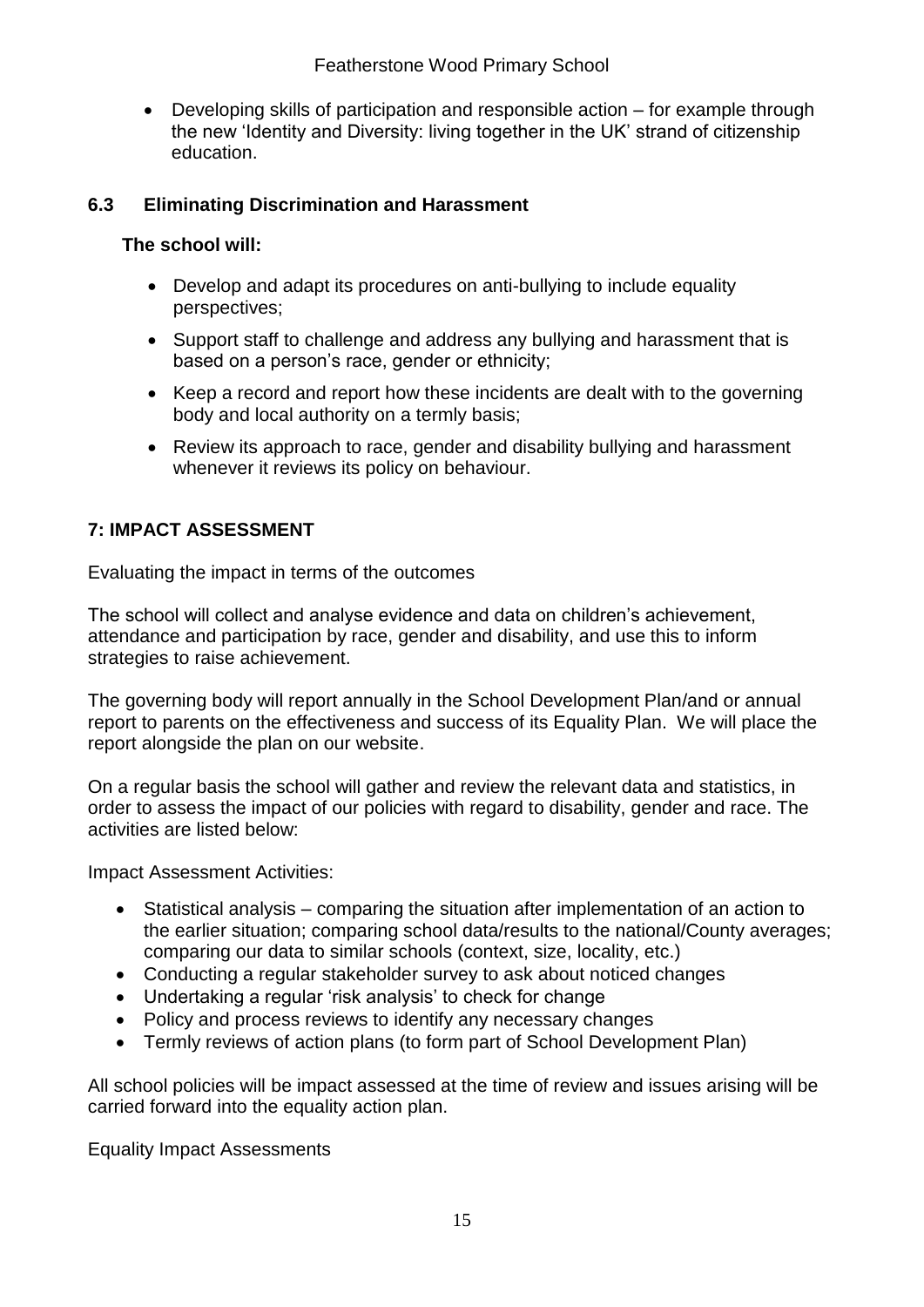# Featherstone Wood Primary School

The school will generate equality impact assessments. These assessments will be used to analyse whether the planning has any impact on one or more groups. These will help to ensure that there is no unlawful discrimination against certain individuals or groups and that the positive duties are promoted.

# **8: OUR SCHOOL'S EQUALITY PRIORITIES**

# *8.1 Achievements to date:*

# **Disability**

- Appropriate resources for children with learning disabilities are provided (e.g. writing slopes, coloured overlays, weighted cushions.)
- Nurture space established and equipped to meet the emotional needs of children.

#### **Gender**

- Proactive discouragement of discrimination in any study support or out of school hours learning.
- A range of LGBT books purchased to support diversity teaching.

#### **Race**

• The School records and monitors any incidents of Bullying or Racisms regularly and takes appropriate action.

# **Community Cohesion**

Community Cohesion Policy and Action Plan have been written.

# **Sexual Orientation**

- All relevant policies make explicit reference to sexual orientation / homophobia.
- Homophobic incidents are recorded and logged.
- RSE policy updated to include the new curriculum requirements

# **Religious Beliefs**

- Collective Worship Policy is communicated to all stakeholders.
- Whole school collective worship annual cycle planned to reflect the diversity of our community and to reflect events happening in the world.

# **Curriculum**

- The curriculum has been reviewed to ensure that it promotes role models and "heroes" that our children can identify with and which reflect the school's diversity.
- The curriculum has been developed to raise the expectation of tolerance towards all differences and dispel any misconceptions about cultural beliefs and practises.

# **Staff Training**

 Training has been provided to ensure that equity is prioritised in every aspect of school life so that children have the greatest opportunities to be successful. Whole Staff INSET STEPS refresher training (3hours) in March 2021. Additional training was completed for staff needing the full training during the Spring Term 2021